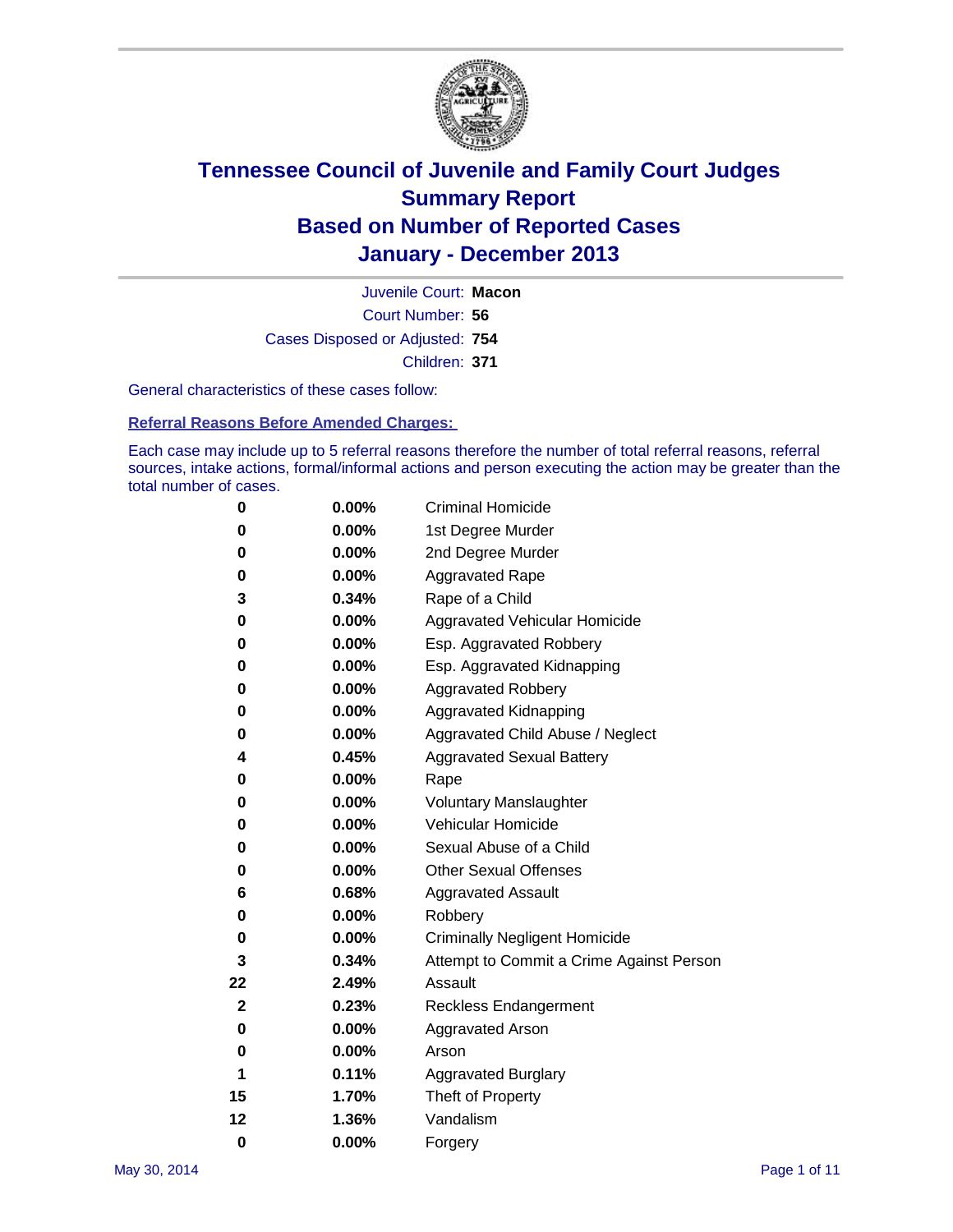

Court Number: **56** Juvenile Court: **Macon** Cases Disposed or Adjusted: **754** Children: **371**

#### **Referral Reasons Before Amended Charges:**

Each case may include up to 5 referral reasons therefore the number of total referral reasons, referral sources, intake actions, formal/informal actions and person executing the action may be greater than the total number of cases.

| 0  | 0.00%  | <b>Worthless Checks</b>                                     |
|----|--------|-------------------------------------------------------------|
| 0  | 0.00%  | Illegal Possession / Fraudulent Use of Credit / Debit Cards |
| 5  | 0.57%  | <b>Burglary</b>                                             |
| 0  | 0.00%  | Unauthorized Use of a Vehicle                               |
| 0  | 0.00%  | <b>Cruelty to Animals</b>                                   |
| 0  | 0.00%  | Sale of Controlled Substances                               |
| 8  | 0.91%  | <b>Other Drug Offenses</b>                                  |
| 15 | 1.70%  | Possession of Controlled Substances                         |
| 0  | 0.00%  | <b>Criminal Attempt</b>                                     |
| 6  | 0.68%  | Carrying Weapons on School Property                         |
| 0  | 0.00%  | Unlawful Carrying / Possession of a Weapon                  |
| 3  | 0.34%  | <b>Evading Arrest</b>                                       |
| 1  | 0.11%  | <b>Escape</b>                                               |
| 0  | 0.00%  | Driving Under Influence (DUI)                               |
| 7  | 0.79%  | Possession / Consumption of Alcohol                         |
| 2  | 0.23%  | Resisting Stop, Frisk, Halt, Arrest or Search               |
| 0  | 0.00%  | <b>Aggravated Criminal Trespass</b>                         |
| 2  | 0.23%  | Harassment                                                  |
| 2  | 0.23%  | Failure to Appear                                           |
| 0  | 0.00%  | Filing a False Police Report                                |
| 0  | 0.00%  | Criminal Impersonation                                      |
| 7  | 0.79%  | <b>Disorderly Conduct</b>                                   |
| 4  | 0.45%  | <b>Criminal Trespass</b>                                    |
| 3  | 0.34%  | <b>Public Intoxication</b>                                  |
| 0  | 0.00%  | Gambling                                                    |
| 81 | 9.17%  | Traffic                                                     |
| 2  | 0.23%  | <b>Local Ordinances</b>                                     |
| 0  | 0.00%  | Violation of Wildlife Regulations                           |
| 0  | 0.00%  | Contempt of Court                                           |
| 96 | 10.87% | Violation of Probation                                      |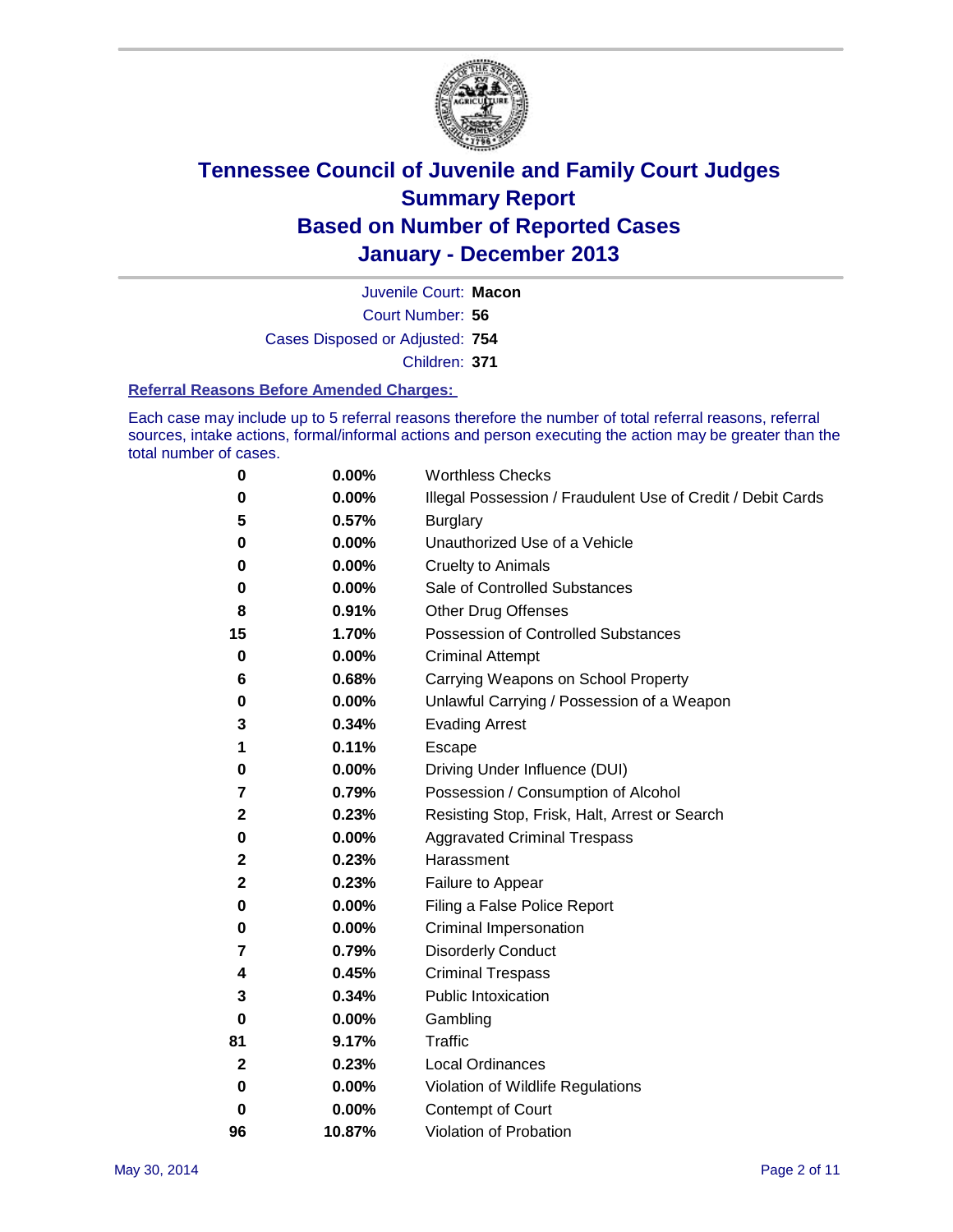

Court Number: **56** Juvenile Court: **Macon** Cases Disposed or Adjusted: **754** Children: **371**

#### **Referral Reasons Before Amended Charges:**

Each case may include up to 5 referral reasons therefore the number of total referral reasons, referral sources, intake actions, formal/informal actions and person executing the action may be greater than the total number of cases.

| 883     | 100.00%        | <b>Total Referrals</b>                |
|---------|----------------|---------------------------------------|
| 0       | $0.00\%$       | Other                                 |
| 0       | 0.00%          | <b>Consent to Marry</b>               |
| 0       | 0.00%          | <b>Request for Medical Treatment</b>  |
| 5       | 0.57%          | <b>Child Support</b>                  |
| 0       | 0.00%          | Paternity / Legitimation              |
| 0       | 0.00%          | Visitation                            |
| 0       | 0.00%          | Custody                               |
| 0       | 0.00%          | <b>Foster Care Review</b>             |
| 0       | 0.00%          | <b>Administrative Review</b>          |
| 0       | 0.00%          | <b>Judicial Review</b>                |
| 0       | 0.00%          | Violation of Informal Adjustment      |
| 0       | 0.00%          | Violation of Pretrial Diversion       |
| 0       | 0.00%          | <b>Termination of Parental Rights</b> |
| 530     | 60.02%         | Dependency / Neglect                  |
| 0       | 0.00%          | <b>Physically Abused Child</b>        |
| 0       | 0.00%          | Sexually Abused Child                 |
|         | 0.11%          | Violation of Curfew                   |
| 0       | 0.00%          | Violation of a Valid Court Order      |
| 6       | 0.68%          | Possession of Tobacco Products        |
| 0       | 0.00%          | Out-of-State Runaway                  |
| 4       | 0.45%          | In-State Runaway                      |
| 8<br>17 | 0.91%<br>1.93% | Unruly Behavior<br>Truancy            |
| 0       | 0.00%          | Violation of Aftercare                |
|         |                |                                       |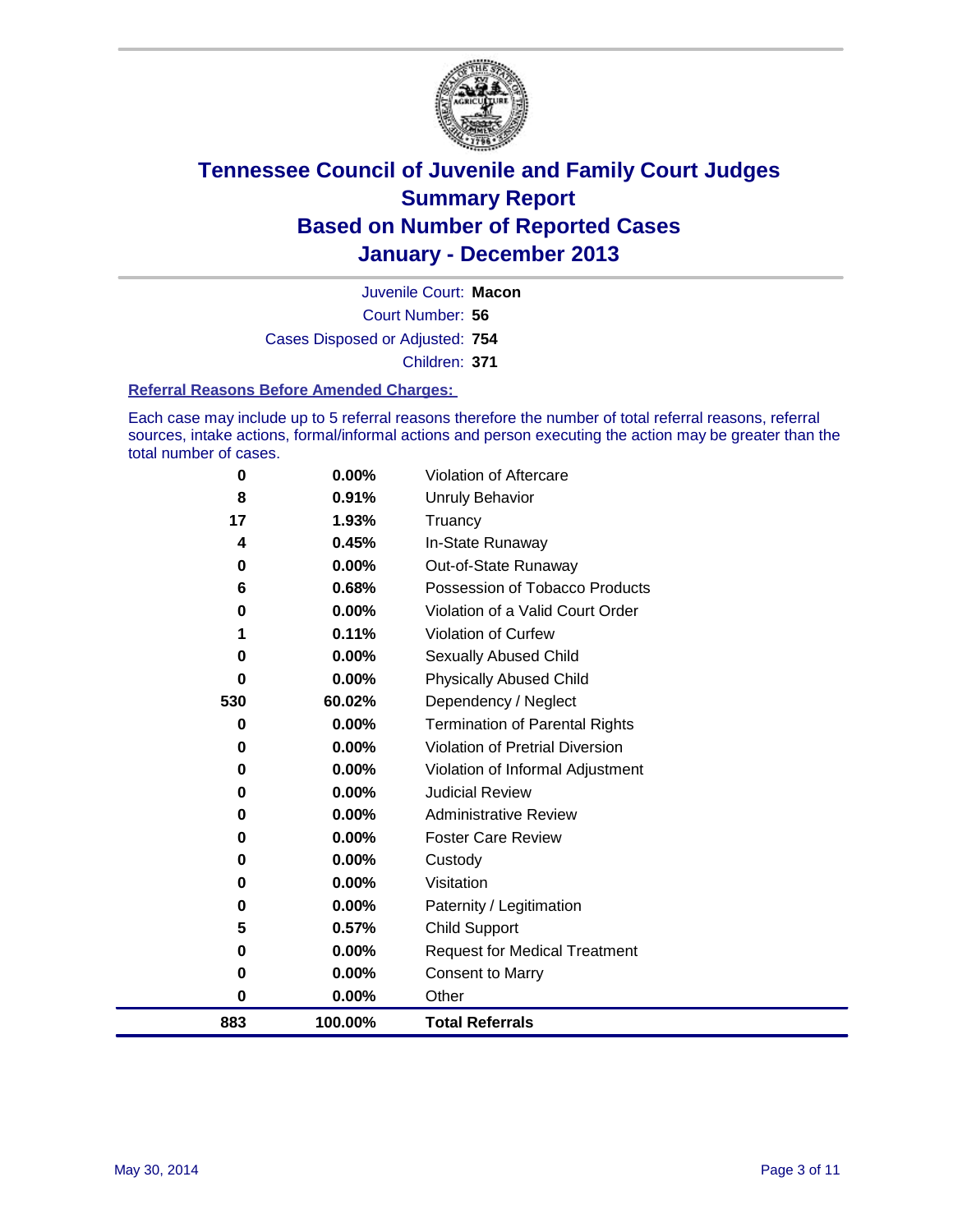

|                            |                                 | Juvenile Court: Macon             |
|----------------------------|---------------------------------|-----------------------------------|
|                            |                                 | Court Number: 56                  |
|                            | Cases Disposed or Adjusted: 754 |                                   |
|                            |                                 | Children: 371                     |
| <b>Referral Sources: 1</b> |                                 |                                   |
| 214                        | 24.24%                          | Law Enforcement                   |
| $\mathbf{2}$               | 0.23%                           | Parents                           |
| $\mathbf{2}$               | 0.23%                           | <b>Relatives</b>                  |
|                            | 0.11%                           | Self                              |
| 18                         | 2.04%                           | School                            |
| 0                          | $0.00\%$                        | <b>CSA</b>                        |
| 570                        | 64.55%                          | <b>DCS</b>                        |
| 9                          | 1.02%                           | <b>Other State Department</b>     |
| 5                          | 0.57%                           | <b>District Attorney's Office</b> |
| 46                         | 5.21%                           | <b>Court Staff</b>                |
|                            | 0.11%                           | Social Agency                     |
| 0                          | $0.00\%$                        | <b>Other Court</b>                |
| 15                         | 1.70%                           | Victim                            |
| U                          | <u>_____</u>                    | $\bigcap$ id 0 $\bigcap$          |

| 883 | 100.00%  | <b>Total Referral Sources</b> |  |
|-----|----------|-------------------------------|--|
| 0   | $0.00\%$ | Other                         |  |
| 0   | $0.00\%$ | Unknown                       |  |
| 0   | $0.00\%$ | Hospital                      |  |
| 0   | $0.00\%$ | Child & Parent                |  |

### **Age of Child at Referral: 2**

| 371 | 100.00%  | <b>Total Child Count</b> |  |
|-----|----------|--------------------------|--|
| 0   | 0.00%    | Unknown                  |  |
| 0   | $0.00\%$ | Ages 19 and Over         |  |
| 49  | 13.21%   | Ages 17 through 18       |  |
| 89  | 23.99%   | Ages 15 through 16       |  |
| 45  | 12.13%   | Ages 13 through 14       |  |
| 20  | 5.39%    | Ages 11 through 12       |  |
| 168 | 45.28%   | Ages 10 and Under        |  |
|     |          |                          |  |

<sup>1</sup> If different than number of Referral Reasons (883), verify accuracy of your court's data.

<sup>2</sup> One child could be counted in multiple categories, verify accuracy of your court's data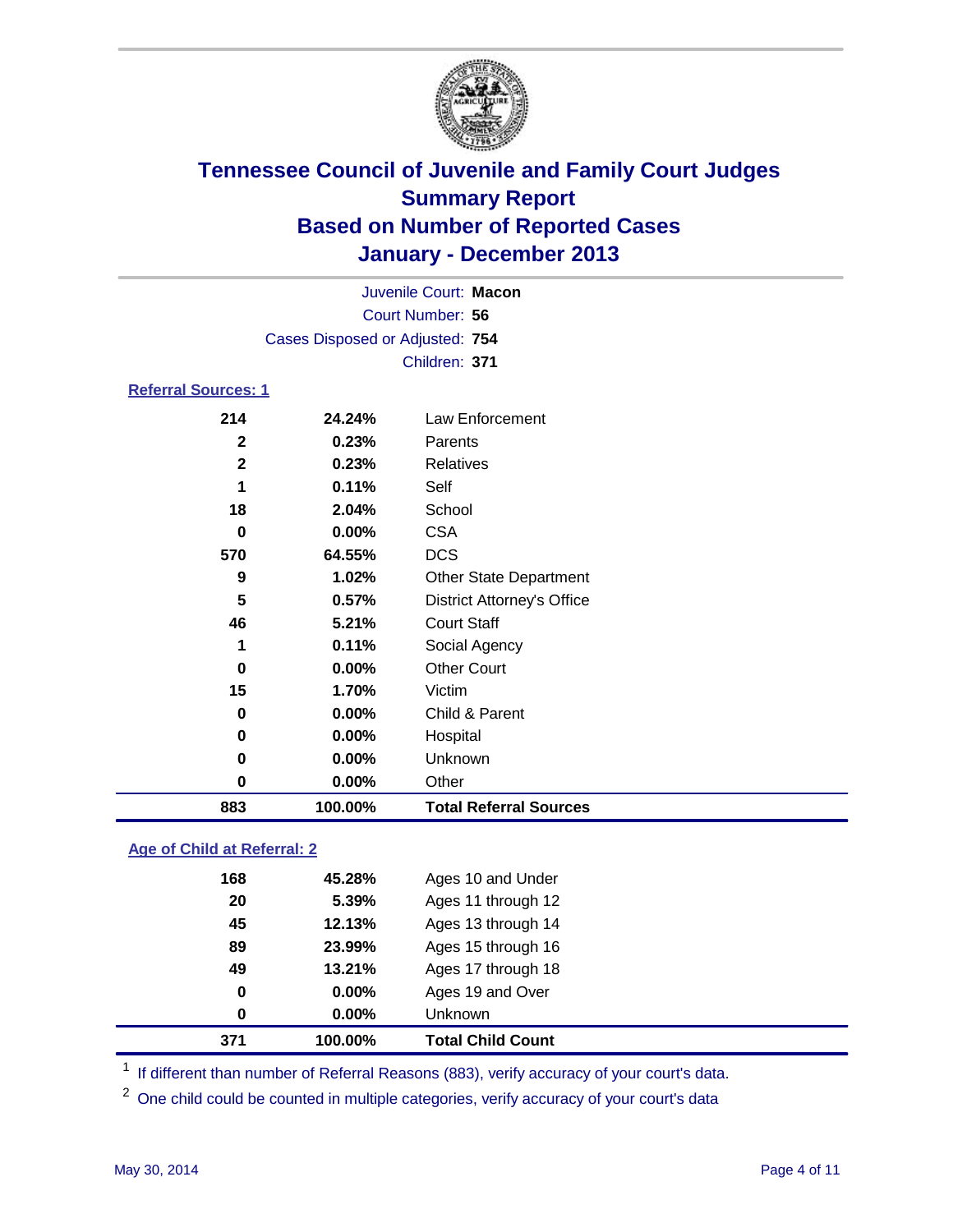

|                                         |                                 | Juvenile Court: Macon    |
|-----------------------------------------|---------------------------------|--------------------------|
|                                         |                                 | Court Number: 56         |
|                                         | Cases Disposed or Adjusted: 754 |                          |
|                                         |                                 | Children: 371            |
| Sex of Child: 1                         |                                 |                          |
| 210                                     | 56.60%                          | Male                     |
| 161                                     | 43.40%                          | Female                   |
| $\bf{0}$                                | 0.00%                           | Unknown                  |
| 371                                     | 100.00%                         | <b>Total Child Count</b> |
| Race of Child: 1                        |                                 |                          |
| 369                                     | 99.46%                          | White                    |
| $\overline{\mathbf{2}}$                 | 0.54%                           | African American         |
| $\bf{0}$                                | 0.00%                           | Native American          |
| 0                                       | 0.00%                           | Asian                    |
| 0                                       | 0.00%                           | Mixed                    |
| 0                                       | 0.00%                           | Unknown                  |
| 371                                     | 100.00%                         | <b>Total Child Count</b> |
| <b>Hispanic Origin: 1</b>               |                                 |                          |
| 34                                      | 9.16%                           | Yes                      |
| 337                                     | 90.84%                          | <b>No</b>                |
| $\pmb{0}$                               | 0.00%                           | Unknown                  |
| 371                                     | 100.00%                         | <b>Total Child Count</b> |
| <b>School Enrollment of Children: 1</b> |                                 |                          |
| 256                                     | 69.00%                          | Yes                      |
| 115                                     | 31.00%                          | <b>No</b>                |
| $\bf{0}$                                | 0.00%                           | Unknown                  |
| 371                                     | 100.00%                         | <b>Total Child Count</b> |

One child could be counted in multiple categories, verify accuracy of your court's data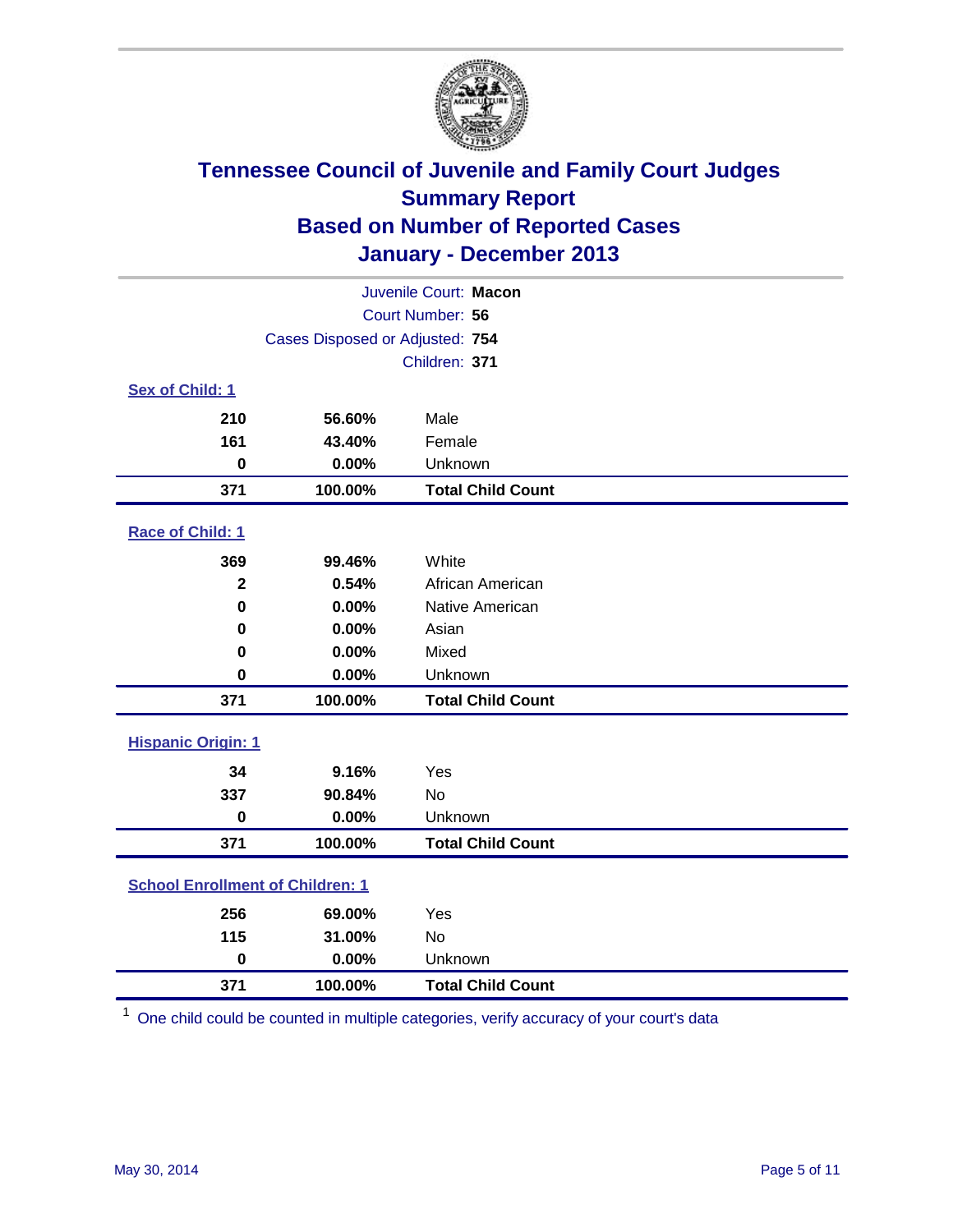

Court Number: **56** Juvenile Court: **Macon** Cases Disposed or Adjusted: **754** Children: **371**

### **Living Arrangement of Child at Time of Referral: 1**

| 371 | 100.00%  | <b>Total Child Count</b>     |
|-----|----------|------------------------------|
| 0   | 0.00%    | Other                        |
| 0   | 0.00%    | <b>Unknown</b>               |
| 2   | 0.54%    | Independent                  |
| 1   | 0.27%    | In an Institution            |
| 3   | 0.81%    | In a Residential Center      |
| 2   | 0.54%    | In a Group Home              |
| 99  | 26.68%   | With Foster Family           |
| 1   | 0.27%    | With Adoptive Parents        |
| 93  | 25.07%   | <b>With Relatives</b>        |
| 24  | 6.47%    | With Father                  |
| 66  | 17.79%   | With Mother                  |
| 0   | $0.00\%$ | With Mother and Stepfather   |
| 0   | $0.00\%$ | With Father and Stepmother   |
| 80  | 21.56%   | With Both Biological Parents |
|     |          |                              |

#### **Type of Detention: 2**

| 754 | 100.00%  | <b>Total Detention Count</b> |  |
|-----|----------|------------------------------|--|
| 0   | $0.00\%$ | Other                        |  |
| 754 | 100.00%  | Does Not Apply               |  |
| 0   | $0.00\%$ | <b>Unknown</b>               |  |
| 0   | $0.00\%$ | <b>Psychiatric Hospital</b>  |  |
| 0   | 0.00%    | Jail - No Separation         |  |
| 0   | 0.00%    | Jail - Partial Separation    |  |
| 0   | $0.00\%$ | Jail - Complete Separation   |  |
| 0   | 0.00%    | Juvenile Detention Facility  |  |
| 0   | 0.00%    | Non-Secure Placement         |  |
|     |          |                              |  |

<sup>1</sup> One child could be counted in multiple categories, verify accuracy of your court's data

If different than number of Cases (754) verify accuracy of your court's data.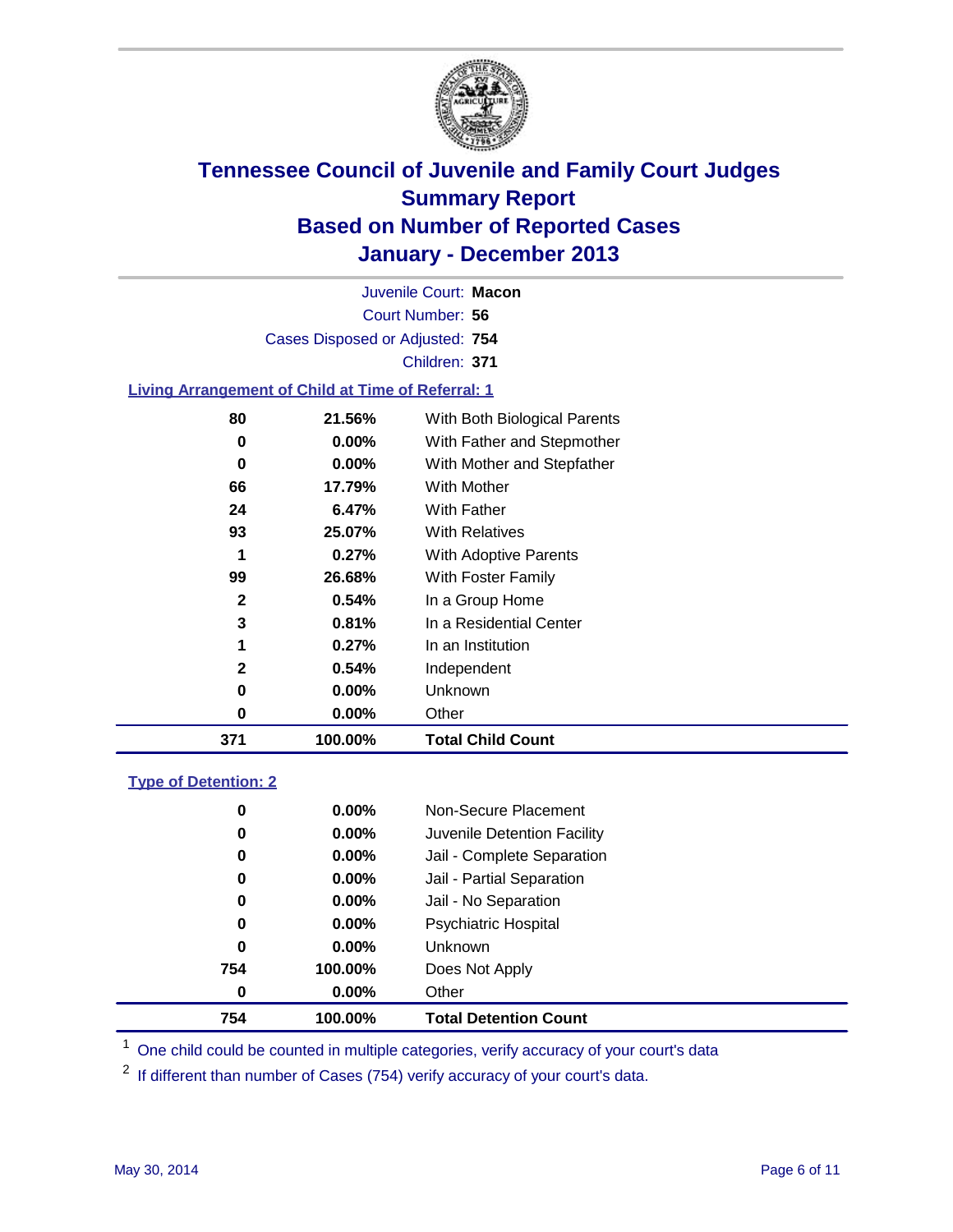

|                                                    |                                 | Juvenile Court: Macon                |
|----------------------------------------------------|---------------------------------|--------------------------------------|
|                                                    |                                 | Court Number: 56                     |
|                                                    | Cases Disposed or Adjusted: 754 |                                      |
|                                                    |                                 | Children: 371                        |
| <b>Placement After Secure Detention Hearing: 1</b> |                                 |                                      |
| 0                                                  | 0.00%                           | Returned to Prior Living Arrangement |
| $\bf{0}$                                           | 0.00%                           | Juvenile Detention Facility          |
| $\bf{0}$                                           | 0.00%                           | Jail                                 |
| 0                                                  | 0.00%                           | Shelter / Group Home                 |
| 0                                                  | 0.00%                           | <b>Foster Family Home</b>            |
| 0                                                  | 0.00%                           | <b>Psychiatric Hospital</b>          |
| 0                                                  | 0.00%                           | Unknown                              |
| 754                                                | 100.00%                         | Does Not Apply                       |
| 0                                                  | 0.00%                           | Other                                |
| 754                                                | 100.00%                         | <b>Total Placement Count</b>         |
| <b>Intake Actions: 2</b>                           |                                 |                                      |
| 851                                                | 96.38%                          | <b>Petition Filed</b>                |
| 0                                                  | 0.00%                           | <b>Motion Filed</b>                  |
| 30                                                 | 3.40%                           | <b>Citation Processed</b>            |
| 0                                                  | 0.00%                           | Notification of Paternity Processed  |
| 0                                                  | 0.00%                           | Scheduling of Judicial Review        |
| 0                                                  | 0.00%                           | Scheduling of Administrative Review  |
| $\mathbf{2}$                                       | 0.23%                           | Scheduling of Foster Care Review     |
| 0                                                  | 0.00%                           | Unknown                              |
| 0                                                  | 0.00%                           | Does Not Apply                       |
| 0                                                  | 0.00%                           | Other                                |
|                                                    |                                 |                                      |

<sup>1</sup> If different than number of Cases (754) verify accuracy of your court's data.

<sup>2</sup> If different than number of Referral Reasons (883), verify accuracy of your court's data.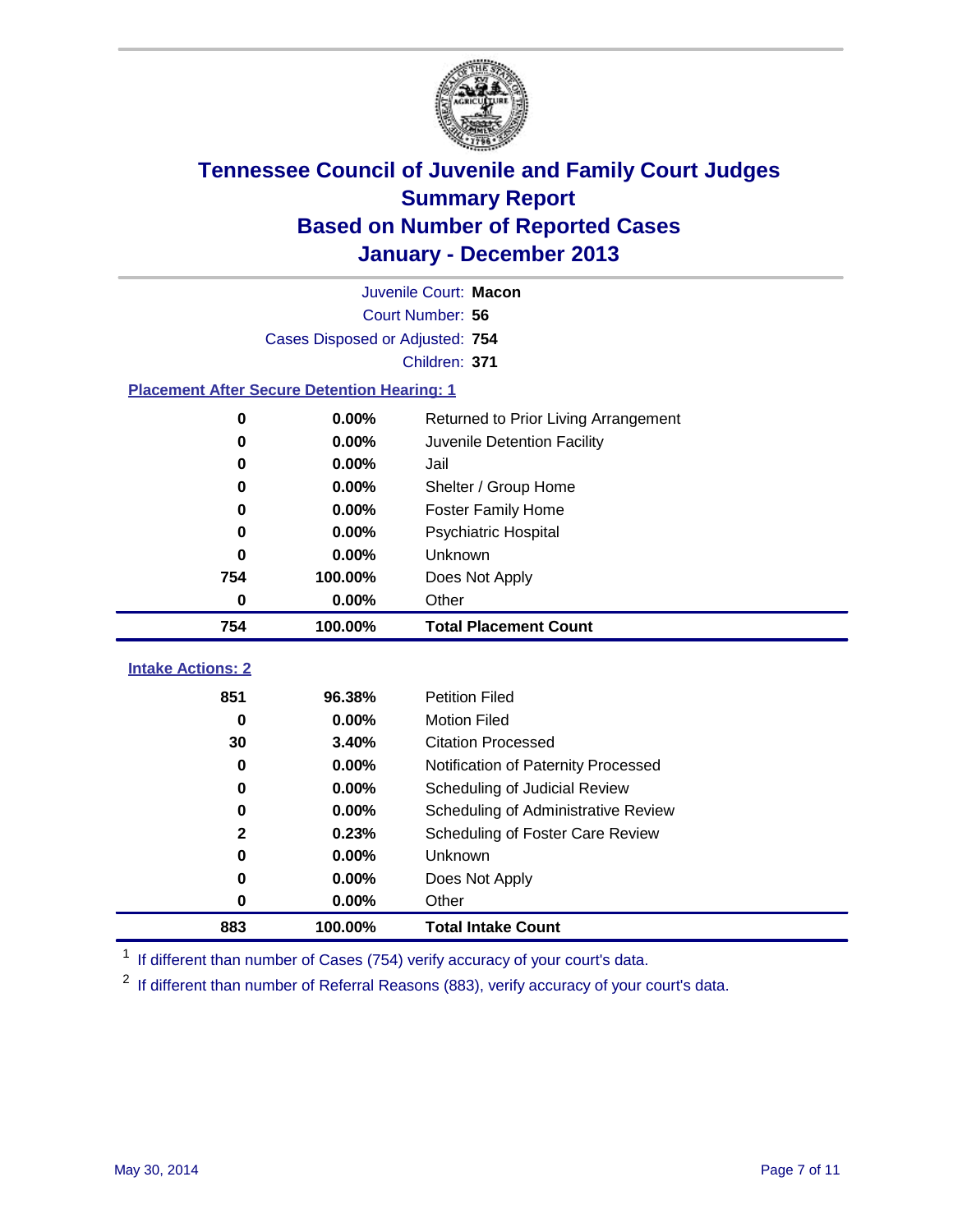

Court Number: **56** Juvenile Court: **Macon** Cases Disposed or Adjusted: **754** Children: **371**

### **Last Grade Completed by Child: 1**

| 108          | 29.11%  | Too Young for School         |
|--------------|---------|------------------------------|
| 0            | 0.00%   | Preschool                    |
| 1            | 0.27%   | Kindergarten                 |
| 19           | 5.12%   | 1st Grade                    |
| 15           | 4.04%   | 2nd Grade                    |
| 19           | 5.12%   | 3rd Grade                    |
| $\mathbf{2}$ | 0.54%   | 4th Grade                    |
| 5            | 1.35%   | 5th Grade                    |
| 11           | 2.96%   | 6th Grade                    |
| 25           | 6.74%   | 7th Grade                    |
| 14           | 3.77%   | 8th Grade                    |
| 34           | 9.16%   | 9th Grade                    |
| 56           | 15.09%  | 10th Grade                   |
| 55           | 14.82%  | 11th Grade                   |
| 6            | 1.62%   | 12th Grade                   |
| 0            | 0.00%   | Non-Graded Special Ed        |
| 1            | 0.27%   | <b>GED</b>                   |
| 0            | 0.00%   | Graduated                    |
| 0            | 0.00%   | <b>Never Attended School</b> |
| 0            | 0.00%   | Unknown                      |
| 0            | 0.00%   | Other                        |
| 371          | 100.00% | <b>Total Child Count</b>     |
|              |         |                              |

| <b>Enrolled in Special Education: 1</b> |  |
|-----------------------------------------|--|
|                                         |  |

| 9<br>362 | 2.43%<br>97.57% | Yes<br>No                |
|----------|-----------------|--------------------------|
| 0        | $0.00\%$        | Unknown                  |
| 371      | 100.00%         | <b>Total Child Count</b> |

One child could be counted in multiple categories, verify accuracy of your court's data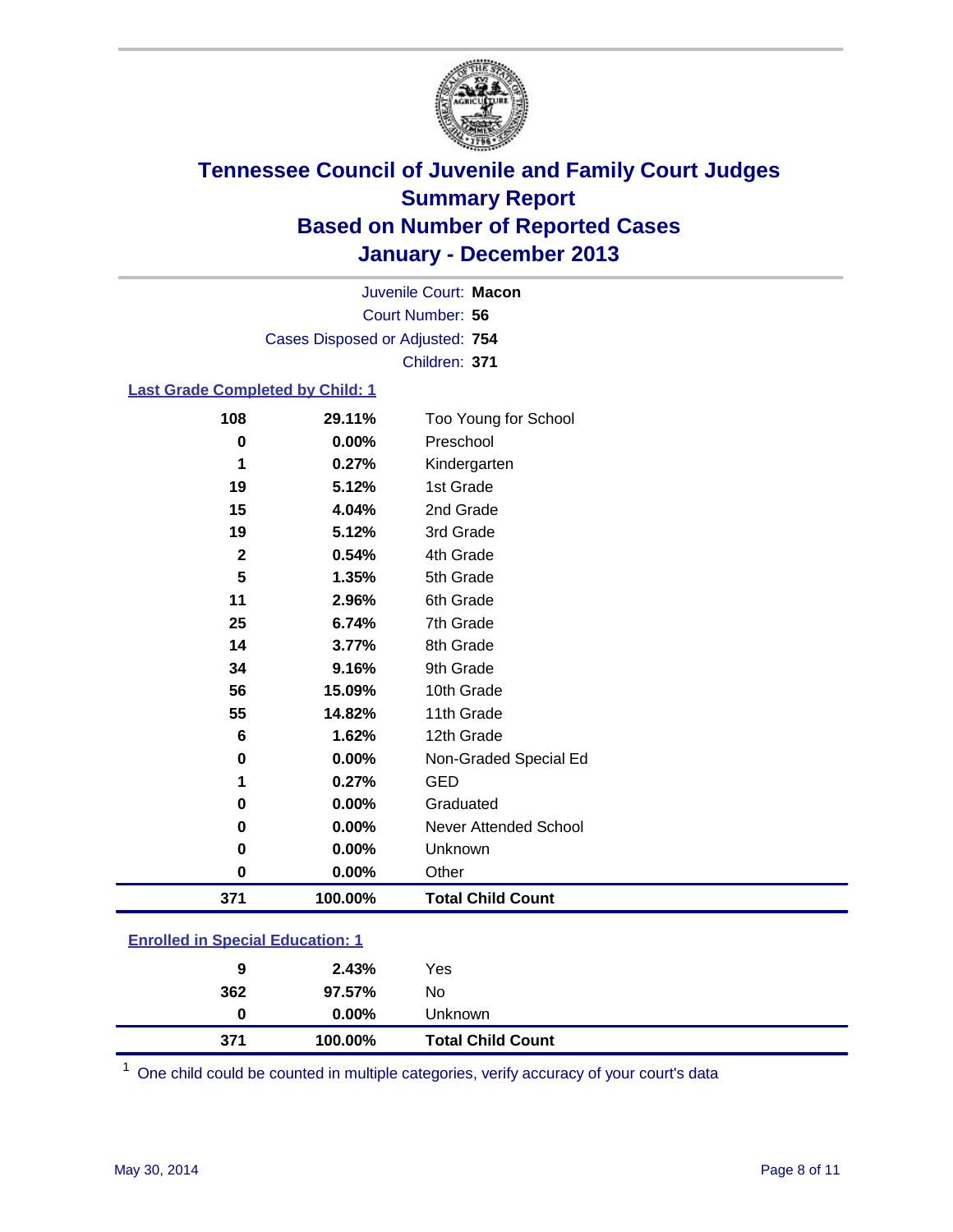

|                              |                                 | Juvenile Court: Macon     |  |
|------------------------------|---------------------------------|---------------------------|--|
|                              |                                 | Court Number: 56          |  |
|                              | Cases Disposed or Adjusted: 754 |                           |  |
|                              |                                 | Children: 371             |  |
| <b>Action Executed By: 1</b> |                                 |                           |  |
| 882                          | 99.89%                          | Judge                     |  |
| 1                            | 0.11%                           | Magistrate                |  |
| 0                            | $0.00\%$                        | <b>YSO</b>                |  |
| 0                            | $0.00\%$                        | Other                     |  |
| 0                            | $0.00\%$                        | Unknown                   |  |
| 883                          | 100.00%                         | <b>Total Action Count</b> |  |

### **Formal / Informal Actions: 1**

| 82           | 9.29%    | Dismissed                                        |
|--------------|----------|--------------------------------------------------|
| 1            | 0.11%    | Retired / Nolle Prosequi                         |
| 142          | 16.08%   | <b>Complaint Substantiated Delinquent</b>        |
| 23           | 2.60%    | <b>Complaint Substantiated Status Offender</b>   |
| $\mathbf{2}$ | 0.23%    | <b>Complaint Substantiated Dependent/Neglect</b> |
| 0            | $0.00\%$ | <b>Complaint Substantiated Abused</b>            |
| 0            | $0.00\%$ | <b>Complaint Substantiated Mentally III</b>      |
| 0            | $0.00\%$ | Informal Adjustment                              |
| 0            | $0.00\%$ | <b>Pretrial Diversion</b>                        |
| 0            | $0.00\%$ | <b>Transfer to Adult Court Hearing</b>           |
| 0            | $0.00\%$ | Charges Cleared by Transfer to Adult Court       |
| 83           | 9.40%    | Special Proceeding                               |
| $\bf{0}$     | $0.00\%$ | <b>Review Concluded</b>                          |
| 550          | 62.29%   | Case Held Open                                   |
| 0            | $0.00\%$ | Other                                            |
| 0            | $0.00\%$ | <b>Unknown</b>                                   |
| 883          | 100.00%  | <b>Total Action Count</b>                        |

<sup>1</sup> If different than number of Referral Reasons (883), verify accuracy of your court's data.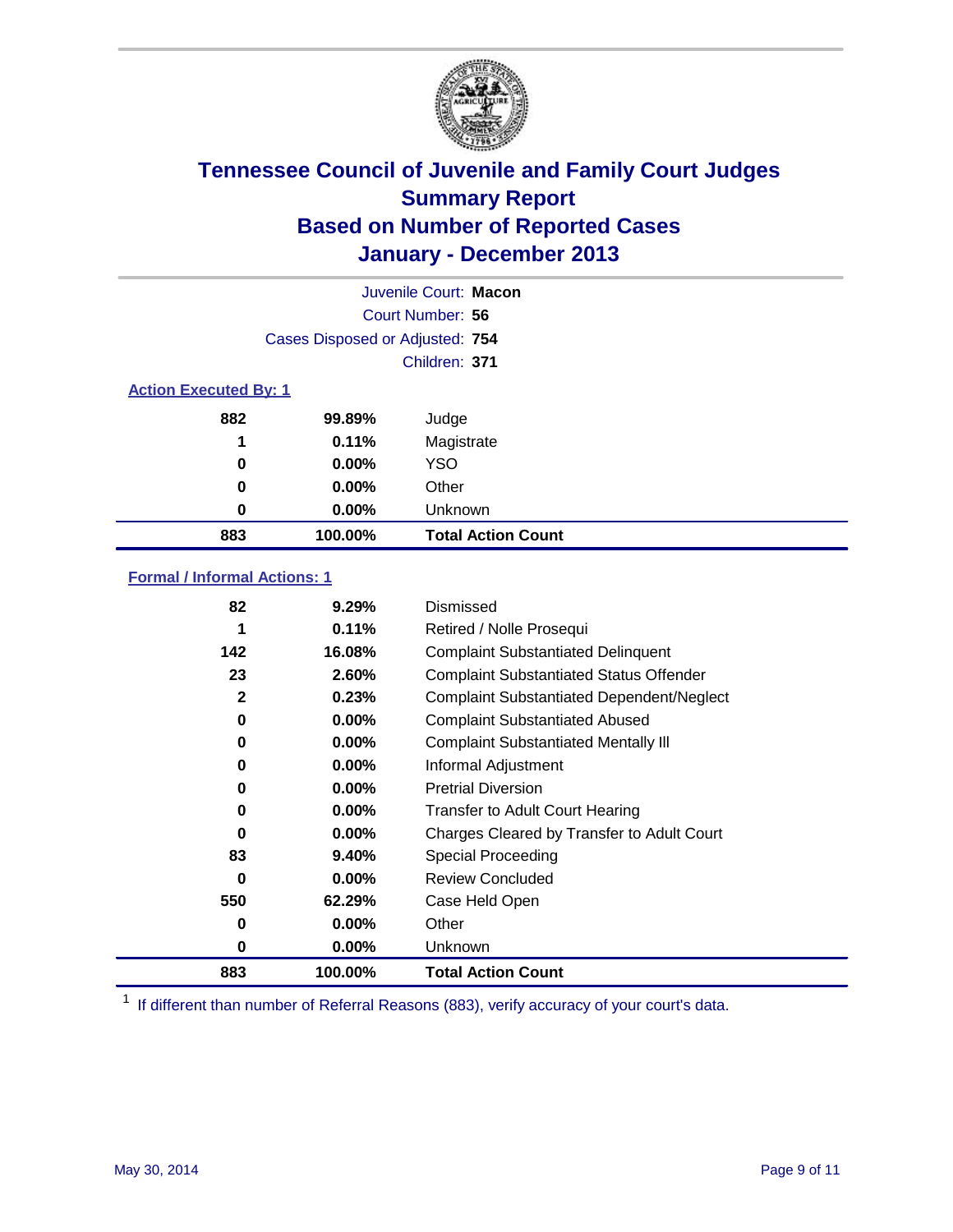

|                       |                                 | Juvenile Court: Macon                                 |
|-----------------------|---------------------------------|-------------------------------------------------------|
|                       |                                 | Court Number: 56                                      |
|                       | Cases Disposed or Adjusted: 754 |                                                       |
|                       |                                 | Children: 371                                         |
| <b>Case Outcomes:</b> |                                 | There can be multiple outcomes for one child or case. |
| 53                    | 3.45%                           | Case Dismissed                                        |
| 1                     | 0.07%                           | Case Retired or Nolle Prosequi                        |
| 0                     | 0.00%                           | Warned / Counseled                                    |
| 582                   | 37.84%                          | Held Open For Review                                  |
| 34                    | 2.21%                           | Supervision / Probation to Juvenile Court             |
| 11                    | 0.72%                           | <b>Probation to Parents</b>                           |
| 0                     | 0.00%                           | Referral to Another Entity for Supervision / Service  |
| 1                     | 0.07%                           | Referred for Mental Health Counseling                 |
| 12                    | 0.78%                           | Referred for Alcohol and Drug Counseling              |
| 2                     | 0.13%                           | Referred to Alternative School                        |
| 0                     | 0.00%                           | Referred to Private Child Agency                      |
| 12                    | 0.78%                           | Referred to Defensive Driving School                  |
| 0                     | 0.00%                           | Referred to Alcohol Safety School                     |
| 4                     | 0.26%                           | Referred to Juvenile Court Education-Based Program    |
| 17                    | 1.11%                           | Driver's License Held Informally                      |
| 0                     | 0.00%                           | <b>Voluntary Placement with DMHMR</b>                 |
| 0                     | 0.00%                           | <b>Private Mental Health Placement</b>                |
| 0                     | 0.00%                           | <b>Private MR Placement</b>                           |
| 0                     | 0.00%                           | Placement with City/County Agency/Facility            |
| 0                     | 0.00%                           | Placement with Relative / Other Individual            |
| 104                   | 6.76%                           | Fine                                                  |
| 0                     | 0.00%                           | <b>Public Service</b>                                 |
| 6                     | 0.39%                           | Restitution                                           |
| 0                     | 0.00%                           | <b>Runaway Returned</b>                               |
| 17                    | 1.11%                           | No Contact Order                                      |
| 1                     | 0.07%                           | Injunction Other than No Contact Order                |
| 1                     | 0.07%                           | <b>House Arrest</b>                                   |
| 0                     | 0.00%                           | <b>Court Defined Curfew</b>                           |
| 0                     | 0.00%                           | Dismissed from Informal Adjustment                    |
| 0                     | 0.00%                           | <b>Dismissed from Pretrial Diversion</b>              |
| 0                     | 0.00%                           | Released from Probation                               |
| 0                     | 0.00%                           | <b>Transferred to Adult Court</b>                     |
| 0                     | $0.00\%$                        | <b>DMHMR Involuntary Commitment</b>                   |